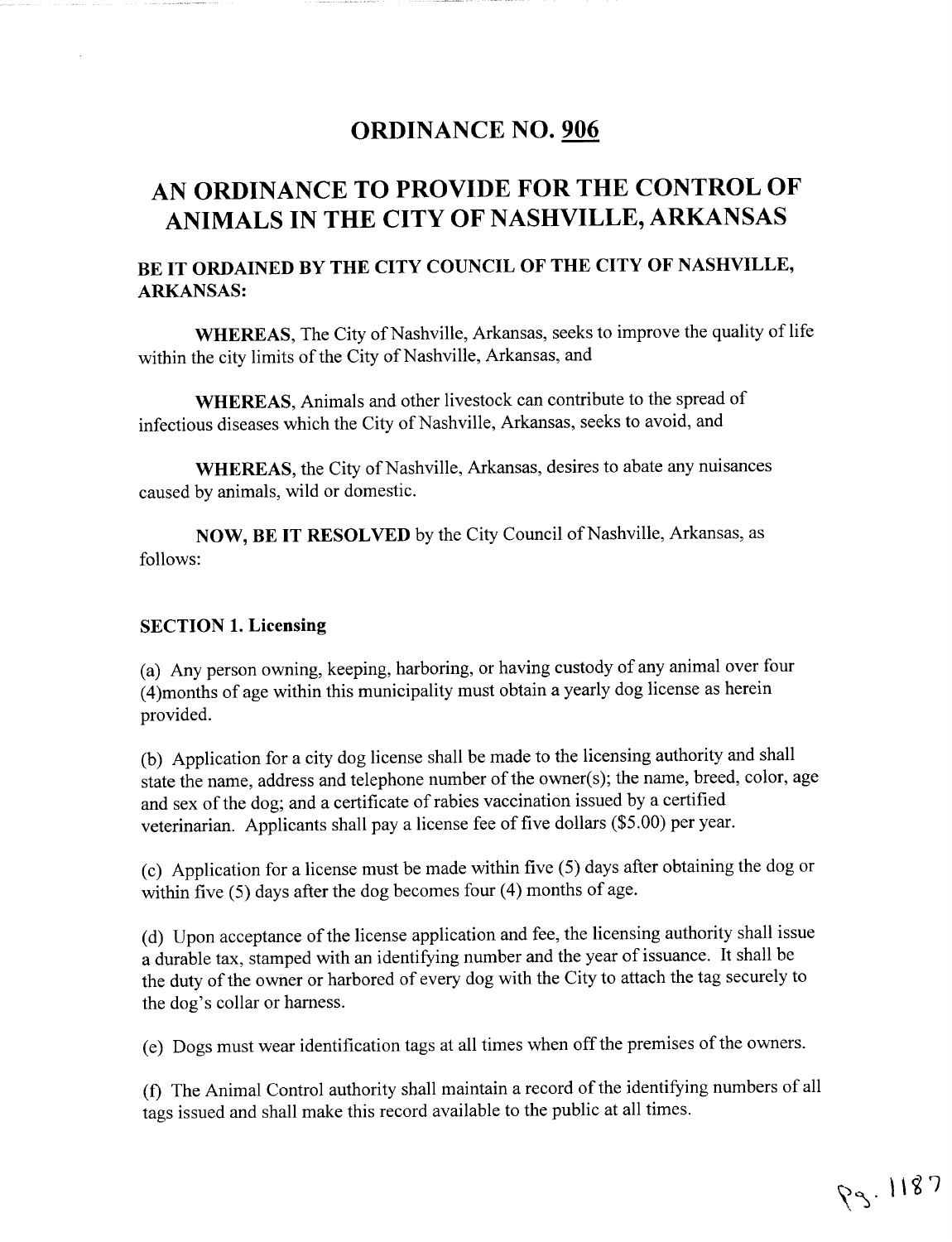(g) Persons who fail to obtain of fellow a filence as required wealth and specified in this section will be subjected to a fine up to \$100.00 plus costs Persons who fail to obtain or renew alicense as required within the time period

(h) Animal Control may elect to have the local veterinarian sell the city dog tags and if  $\frac{d}{dx}$  or  $\frac{d}{dx}$  is the veterinarian will keep one (1) dollars out of the five (5) dollars for each tag sold

(i) No person may use any license for any animal other than the animal for which it was issued

 $(j)$  Nothing in this section shall be construed to apply to any dog under four  $(4)$  months, or to dogs brought to the city on a temporary basis for show exhibit or visit

## SECTION 2. Rabies Vaccination Required

(a) All dogs, cats, and other animals in the City which are subject to rabies shall be vaccinated at least annually against rabies by an accredited veterinarian <sup>A</sup> metal tag evidencing such vaccination shall be attached tothe harness or collar of every dog in the City, and shall be attached to every cat in the City by a reasonable method. Any person who shall keep any pet which is subject to rabies in the City without first having such pet vaccinated for rabies, at least once a years, shall be guilty of a misdemeanor and upon conviction fined not less than twenty-five dollars  $(\overline{$}25.00)$  nor more than one-hundred dollars <sup>100</sup> <sup>00</sup> for each offense plus costs Each day may be considered <sup>a</sup> separate offense. (ACA §20-19-202)

(b) No tag shall be transferable from one animal to another.

## SECTION 3. Number of dogs owned

(a) No person shall own, keep or harbor more than four  $(4)$  dogs over the age of six  $(6)$ months within the corporate limits of the city

<sup>b</sup> Any person requesting to maintain <sup>a</sup> dog hospital or kennel within the City limits must first receive permission from the City Council and make such sanitary arrangements and pay any such fees as the Council may require. Violation of this Section is subject to a fine not exceeding \$100.00 plus costs.

#### **SECTION 4. Restraint**

(a) All dogs shall be kept under restraint or from running at large.

(b) No owner shall fail to exercise proper care and control of their animals to prevent them from becoming a public nuisance.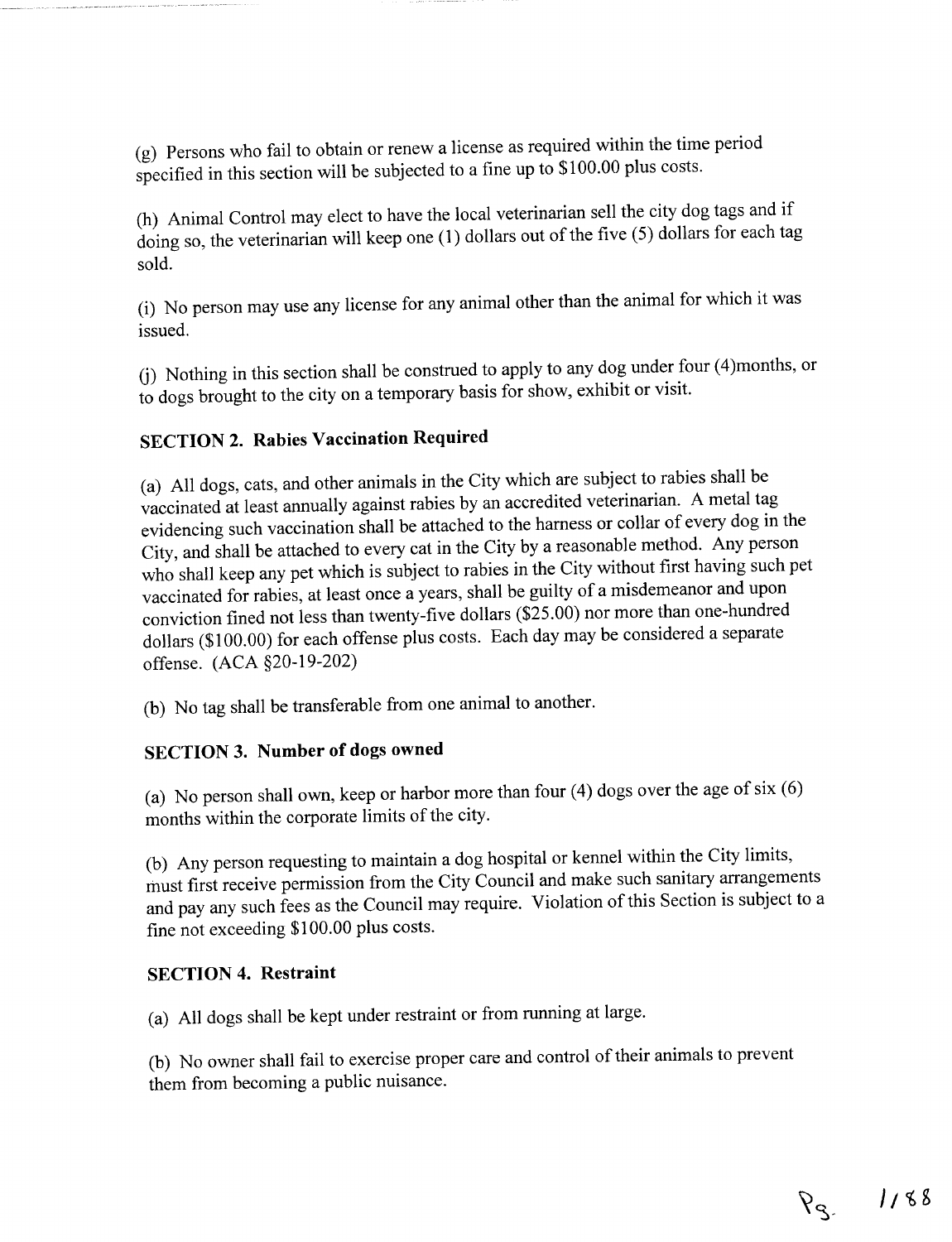(c) Every female dog or cat in heat shall be confined in a building or secure enclosure in such amanner that such female dog or cat cannot come into contact with another animal except for planned breeding

(d) Any person owning dog(s) shall confine such animals within an adequate fence or enclosure or within a house, garage or other appropriate structure. Animals may be chained with no less than ten  $(10)$  feet of adequate chain. Adequate is defined as appropriate for the size, breed and temperament of the animal confined, and is of sufficient height and strength that a reasonable person shall perceive them self to be safe from the animal confined. If a dog is confined by chain, rope, or cable, the restraint so placed that the animal may not intrude on other property, whether public or private, and provide adequate room for normal postural adjustments and for exercise. The area where the animal is confined must provide proper and adequate drainage, be free from toxic substances, and be free of items that could cause injury. Adequate water and shelter must be available at all times to the animal confined by such restraint

(c) No dog shall be tied or chained to any utility poles or meters.

(d) Violation of a dog running at large is punishable by fine of  $$100.0$  plus court costs.

#### SECTION 5. Impoundment

(a) Unrestrained dogs and nuisance animals shall be taken by the Animal Control Officer and impounded in the animal shelter and there be confined in a humane manner.

(b) Impounded dogs and cats shall be kept for not fewer than five (5) days for owners to reclaim

(c) If, by a license tag or other means, the owner of an impounded animal can be identified, the animal control officer shall immediately, upon impoundment, notify the owner by telephone or certified mail.

(d) An owner reclaiming an impounded dog or cat shall pay a fee of five dollars  $(\$5.00)$ for each day the animal has been impounded. Each subsequent violation, boarding costs will be doubled to ten dollars  $(\$10.00)$  for each day the animal has been impounded.

(e) Any animal not reclaimed by its owner within five (5) days shall become property of the local governrnent authority and shall be placed for adoption in <sup>a</sup> suitable home or humanely euthanized.

#### **SECTION 6. Animal Care**

(a) No owner shall fail to provide his animals with sufficient, good, wholesome and nutritious food, water in sufficient quantities, proper air, shelter which provides protection from the weather, including four sides with opening, roof, and floor; veterinary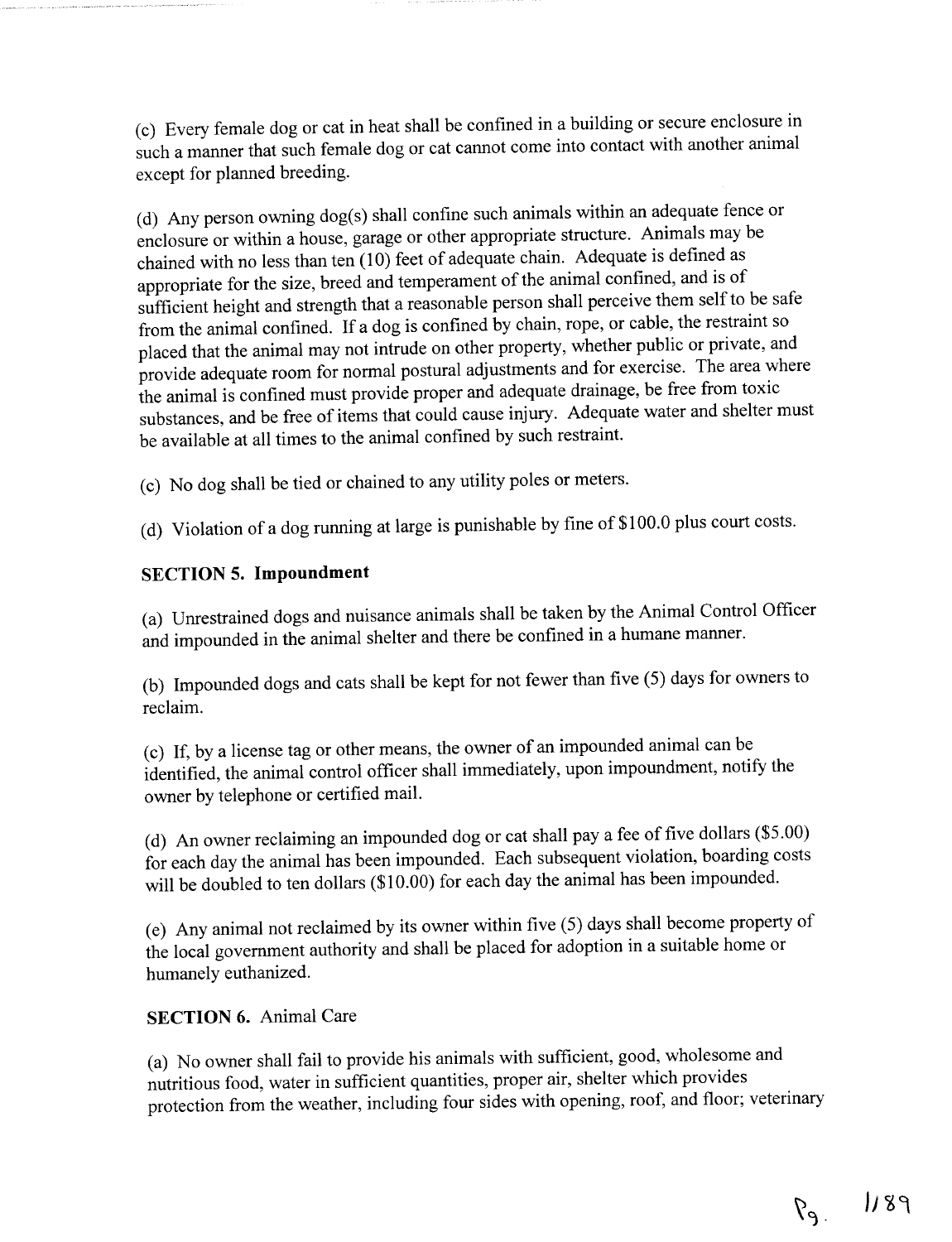care when needed to prevent suffering, and humane care and treatment. No animal may be kept on flooring of wire grid

(b) No person shall beat, cruelly ill-treat, torment, overload, overwork, or otherwise abuse an animal, or cause, instigate, or permit any dogfight, cockfight, bullfight, or other combat between animals or between animals to humans

(c) No owner of an animal shall abandon such animal. Abandoning an animal is considered cruelty to animals under ACA §5-62-102, and subjects the offender to a Class A misdemeanor punishable by up to one  $(1)$  years in the City jail and/or a fine not exceeding \$1000.00 plus court costs.

#### **SECTION 7. Livestock**

(a) Livestock are animals kept or raised for use or pleasure, especially farm animals. Livestock does not include "wild animals", but does include, but is not limited to the following

The species Equus caballus (domestic horses); The species Equus asinus (asses/donkey); The species Bos Taurus (cattle); Domesticated races of; the species Gallus gallus or Meleagris gallopavvo (poultry); Domesticated races of the species Oryctolagus cuniculus (rabbits); and All captive-bred members of the families Anatida (ducks and Columbidae (doves and pigeons

(b) Pens and enclosure(s) shall mean any area, regardless of size, confining or intended to confine or shelter livestock. Pens and enclosures shall include, but are not limited to fence pastures and fields, corrals, yards, cages, pens, coops, hutches, stables, stalls, chicken houses, barns, sheds and similar facilities or areas where livestock are kept.

(c) Keeping cows, mules and horses within the corporate limits of the city shall be allowed subject to the provisions of this section and applicable provisions of the Zoning Code.

(d) Keeping hogs, goats and sheep within the corporate limits of the city will not be allowed; except when in transit, they must be kept for a period not to exceed twenty-four hours in an established stockyard

<sup>e</sup> All pens or enclosures where livestock are kept shall be not less than one hundred  $(100)$  feet from any residence or business establishment, and twenty-five  $(25)$  feet off the property line; that this restriction shall not apply to the residence or business of the livestock's owner.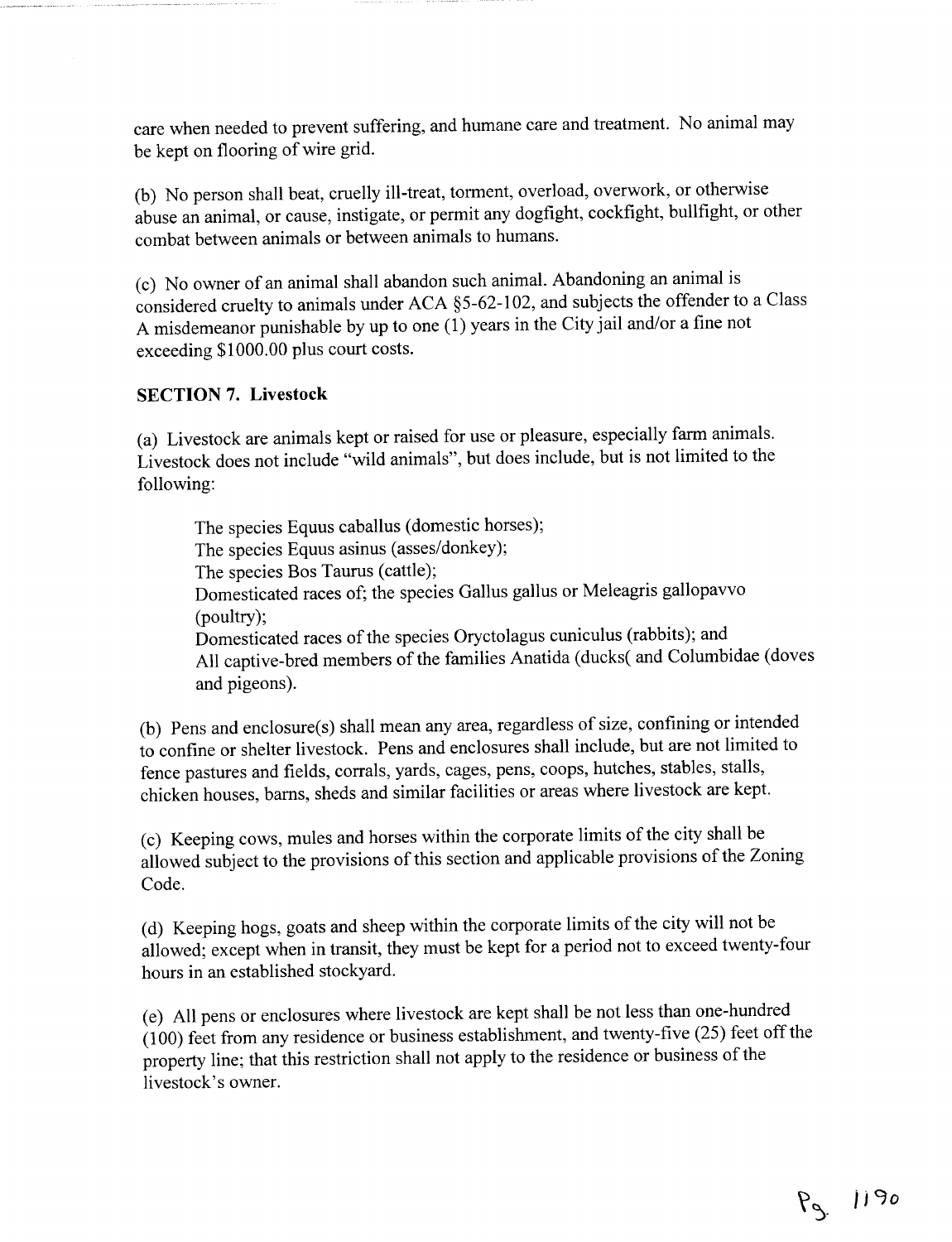- 1 Pens and enclosures for livestock shall meet the following minimum requirements
	- (1) Horses, Mules and cows
		- (a) Two  $(2)$  acres  $(87,120)$  square feet) per horse, cow or mule;

(b) A minimum five  $(5)$  foot high fence when the livestock are horses, mules, asses, cattle or donkeys. Said fence shall be of standard design and material for the proper constraint of the type of large livestock kept; and

<sup>c</sup> Adequate shelter from the weather elements which provides the animals adequate space to stand, turn and stretch comfortably. The shelter, stable, barn or stall shall have adequate light and ventilation to keep the air inside the structure pure at all times;

(d) All livestock shall be registered with animal control, which include a photo of the animal(s), location of pasture, address of the owner and phone numbers and/or point of contact.

(e) No one shall ride horses after the hours of darkness (This is a safety issue for vehicles and the rider

(f) A horse may be tethered for no more than two  $(2)$  hours for shoeing.

g Small Livestock and Poultry

(1) Keeping small livestock and poultry such as rabbits, chicken, and turkeys is permitted within the corporate limits of the city, subject to the provisions of this section and applicable provisions of the zoning code

(2) Any area, field, pen, enclosure, barn, stall, or other structure must be well drained and kept free of trash and accumulation of manure.

(3) All food bins shall be constructed of cement, stone, metal or other material impenetrable by rats, or wood, and shall have closefitting doors. If constructed of wood, the bins shall be lined or covered with metal, and the whole so constructed so as to prevent the ingress or egress of rats. All grain, malt and other animal foot, except hay, stored or kept in a stable must be kept closed at all time, except when momentarily opened to take food therefrom, or when same are being filled. No feed shall be scattered about outside such bin or in the stable, and all food found on floor or in the stalls of said stables shall be removed daily and placed in the manure receptacle. No foodstuffs intended for human consumption shall be kept or stored in any stable or any other place where animals are kept

<sup>4</sup> Livestock and poultry shall be subject to other applicable provisions of this Animal Control Ordinance (e.g. running at large, cruelty, nuisances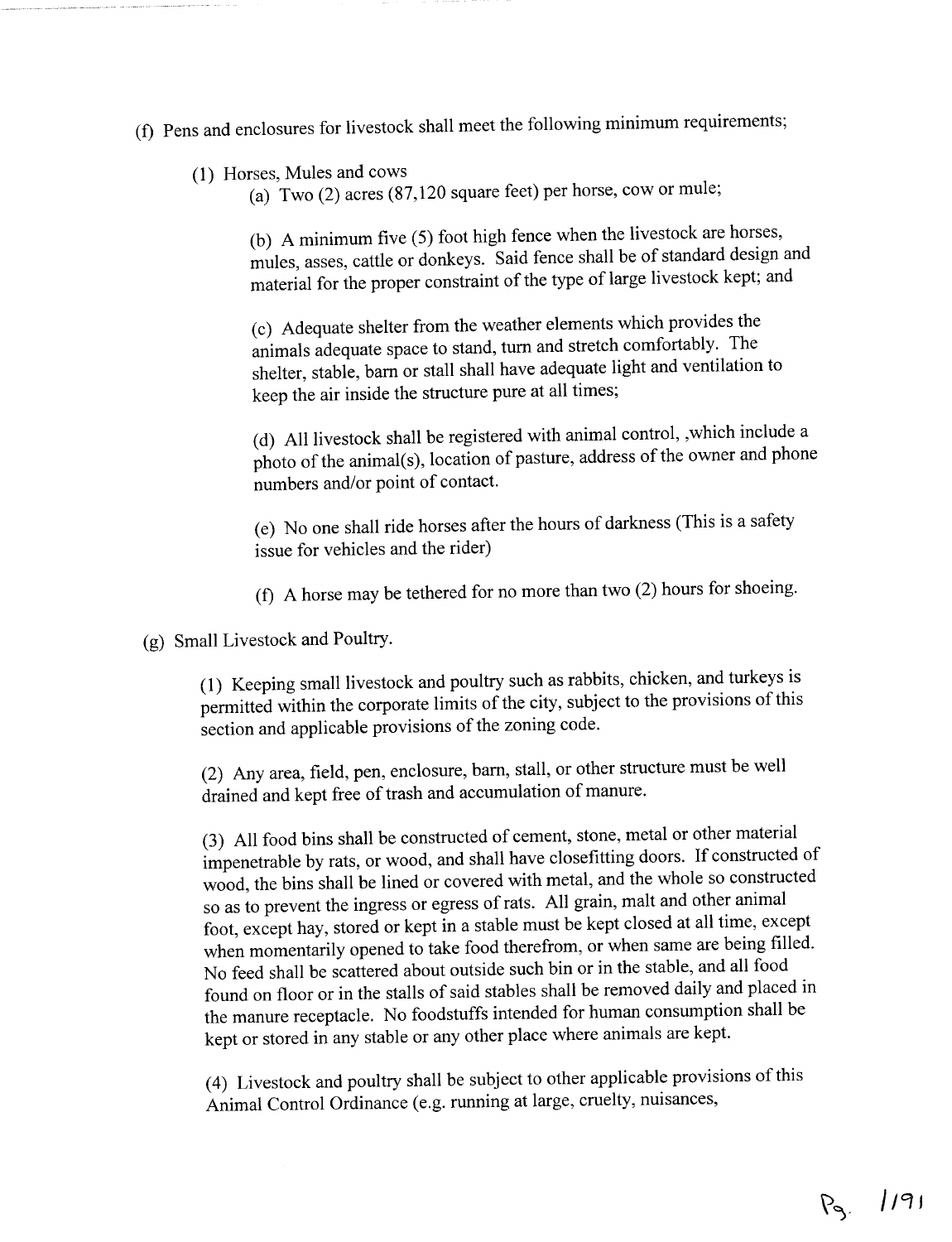impoundment, etc.)

- (5) No Roosters allows.
- $(6)$  Only ten  $(10)$  poultry allowed on the property.

### **SECTION 8. Animal Waste**

(a) The owner of every animal shall be responsible for the removal of any excreta deposited by his animal(s) on public walks, recreation areas, or private property.

(b) It shall be unlawful for any person keeping or harboring any animal to fail to keep the premises where such animal is kept free from offensive odors to the extent that such odors are disturbing to any person residing within <sup>a</sup>reasonable proximity of said premises; and it shall be unlawful to allow the premises where any animal is kept to become unclean and a threat to the animal or public health by failing to diligently and systematically remove all excreta and other waste material from the premises.

# **SECTION 9. Excessive Noise**

It shall be unlawful for any person to keep on his premises or under his control any animal which by loud and frequent barking, howling, or other noise, shall disturb the peace and quiet of any person who may reside within reasonable proximity of the place where such animal is kept.

#### SECTION 10. Enforcement

(a) The civil and criminal provisions of this ordinance shall be enforced by those persons or agencies designated by the state and municipal authority. It shall be a violation of this ordinance to interfere with an animal control officer in the performance of his/her duties.

(b) The Animal Control Department is authorized to employ any equipment it deems necessary to enforce the provisions of this ordinance, including, without limitation, humane wire box traps, chemical immobilizing darts, etc.

#### **SECTION 11. Penalties**

Any person violating any provision of this ordinance shall be deemed guilty of <sup>a</sup> misdemeanor and shall be punished by a fine of not less than twenty-five dollars  $(\$25.00)$ , unless otherwise specified, and not more than one hundred dollars  $(\$100.00)$ . If the violation continues, each day's violation shall be deemed a separate violation. If any person is found guilty by a court of violating Section 8, his license to own, keep, harbor, or have custody of animals shall be deemed automatically revoked and no new license shall be issued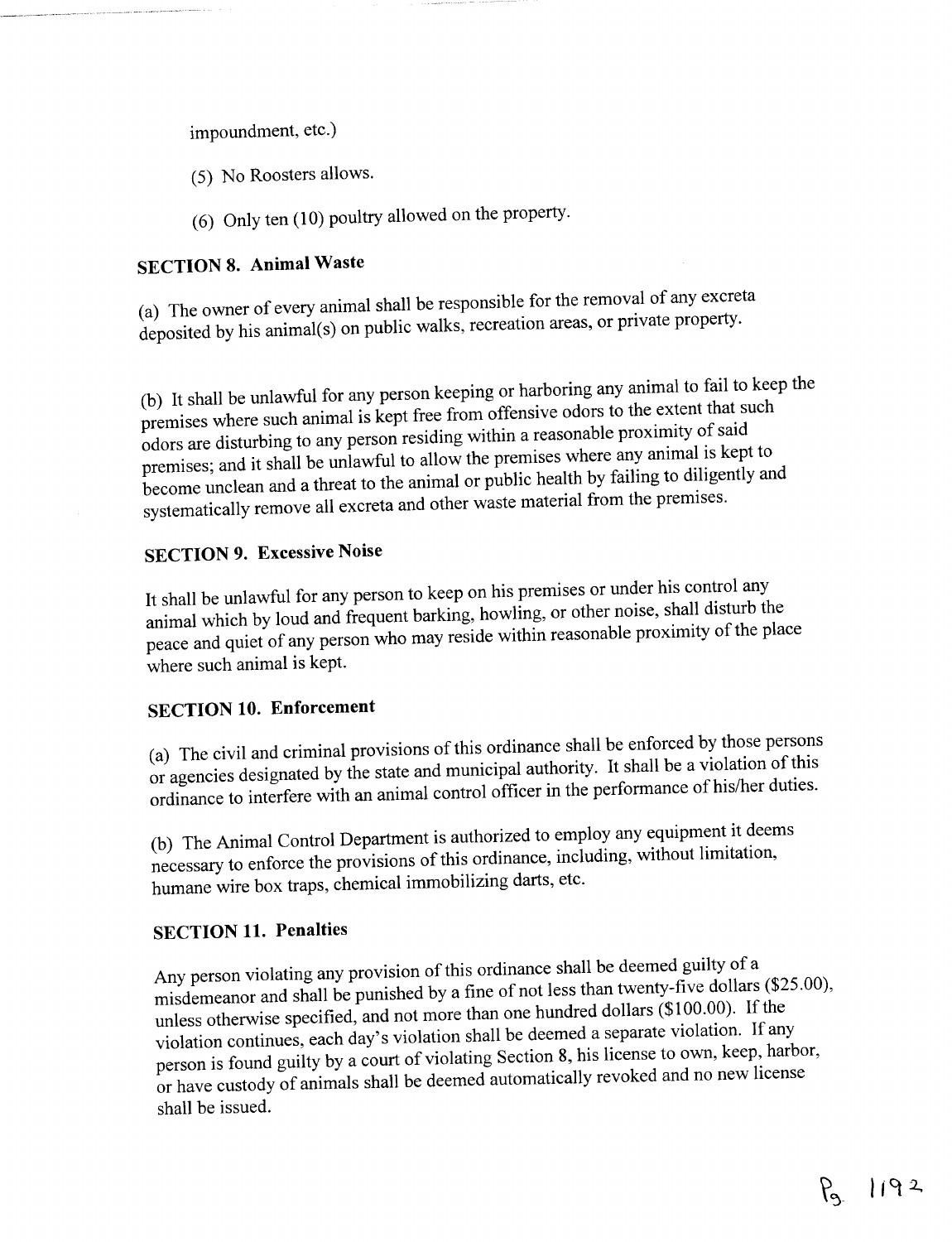# SECTION 12. Conflicting Ordinances

All other ordinances of this city that are in conflict with this ordinance are hereby repealed to the extent of such conflict

#### SECTION 13.

If any part of this ordinance shall be held invalid, such part shall be deemed severable and the invalidity thereof shall not affect the remaining parts of this ordinances.

### SECTION 14. Definitions

As used in this ordinance, the following terms re defined below:

Abandon: Any person, partnership, firm or corporation in possession and having custody of an animal, who knowingly refuses to provide care for the animal.

Animal: Any living creature, domestic or wild.

Animal-at-Large: Any animal not under the physical control of the animal's owner or harbor, or his/her authorized representative, by leash, cord, chain, fence or enclosure of sufficient strength or construction to contain the animal, or by other means of control. An animal intruding upon the property of another person or upon public property and not under the physical control referred to herein shall be deemed "running at large". Any animal within an automobile or other vehicle shall not be deemed "running at large".

Animal Shelter: Any facility operated by a humane society, or municipal agency or its authorized agents, for the purpose of impounding animals under the authority of this ordinance or state laws for the care, confinement, return to owner, adoption, or euthanasia

Cat: A domestic feline of either sex.

Dangerous Animal: See Public Nuisance Animal

Dog: a domestic canine of either sex.

Enclosure: A fence or structure establishing an area suitable to confine an animal and prevent the animal from escaping

Harbor: To keep and care for an animal; to provide a premises to which the animal return for a period of three (3) days or more.

89 1193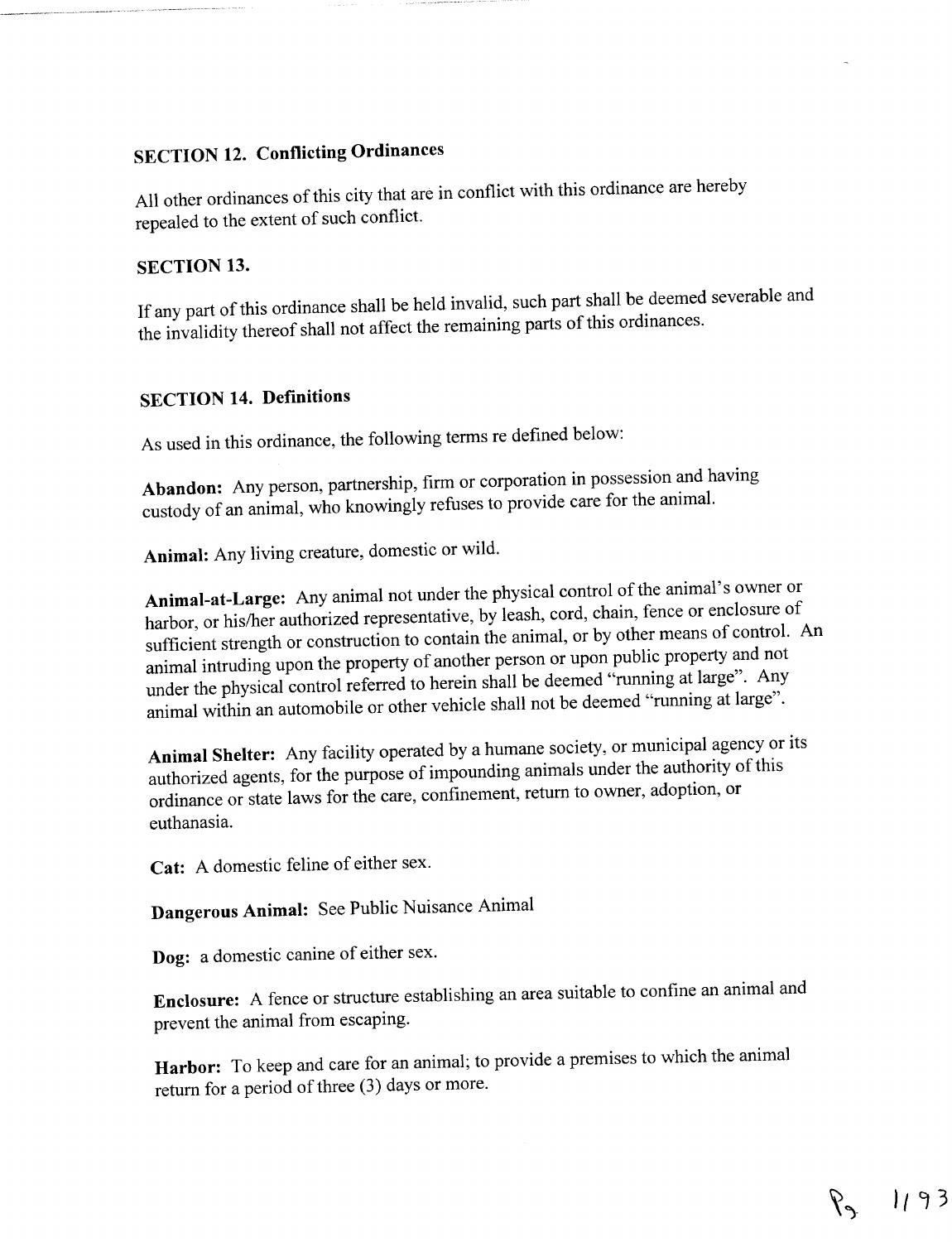Humane Officer or Animal Control Officer: Any person designated by the State of Arkansas, a municipal government, or a humane society as a law enforcement officer who is qualified to perform such duties under the laws of this state.

Owner: Any person, firm, partnership, or corporation owning, keeping, or harboring a companion, domestic or exotic animal

Pasture: Ground covered with grass or herbage, used for the grazing of livestock; grassland

Public Nuisance Animal and Dangerous Animal: Any animal or animals that unreasonably annoy humans, endanger the life or health of other animals or persons, or substantially interfere with the rights of citizens, other than their owners, to enjoyment of life or property. The term "public nuisance animal" shall mean and include, but is not limited to any animal that:

1. Is repeatedly found at large;

2. Has not been properly vaccinated against rabies, and for which there is an approved rabies vaccine

3. Damages the property of anyone other than its owner;

- 4. Molests or intimidates pedestrians or passersby;
- 5. Chases vehicles;

<sup>6</sup> Excessively makes disturbing noises including but not limited to continued and repeated howling, barking, whining, or other utterances causing unreasonable annoyance, disturbance, or discomfort to neighbors or others in close proximity to the premises where the animal is kept or harbored.

7. Causes fouling of the air by odor and thereby creates unreasonable annoyance or discomfort to neighbors or others in close proximity to the premises where the animal is kept or harbored

8. Causes unsanitary conditions in enclosures or surroundings where the animal is kept or harbored;

9. Is offensive or dangerous to the public health, safety, or welfare by virtue of the number and/or types of animals maintained;

10. Attacks other domestic animals;

11. Interferes with refuse collection or spreads trash from refuse containers or

 $P_{9}$  /194